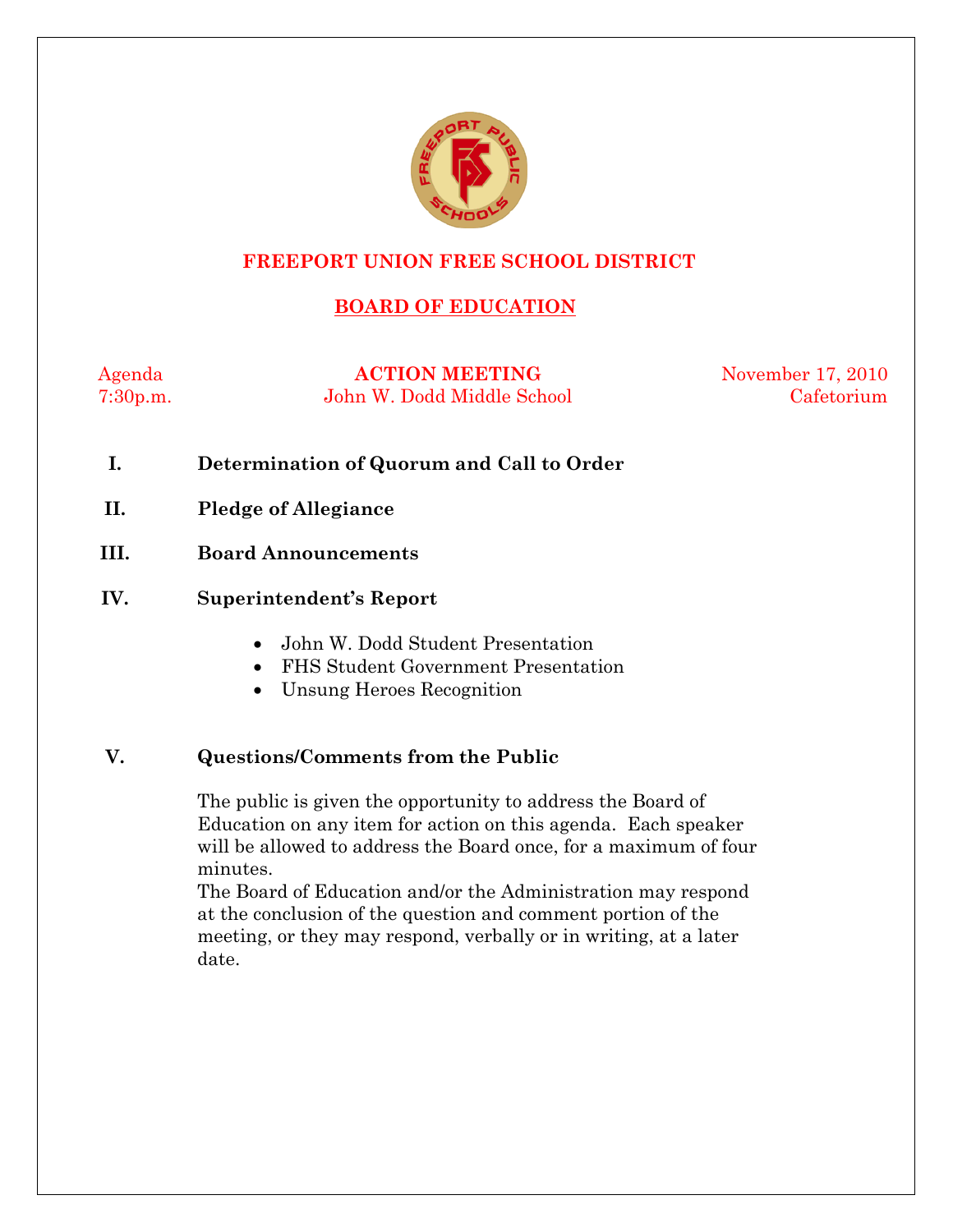## **VI. Items for Action**

Consent Agenda

 **AA. Consent - Approve** 

### **Consent Agenda Items:**

 *Acceptance of the Minutes*  $\mathbf{A}$ **BE IT RESOLVED that the Board of Education of the Freeport Union Free School District hereby approves the following items; A; B 1, 2, 3, 4, 5, 6, 7, 8; C 1.** 

## **Consent Approve**

|  | Acceptance of the Minutes of the Board of Education | TAB 1 |
|--|-----------------------------------------------------|-------|
|--|-----------------------------------------------------|-------|

# **B. Personnel Actions**

VII.

VIII.

|       |                | 1. Leave of Absence<br>2. Change of Status<br>3. Resignation<br>4. Termination<br>5. Appointment of Staff - Permanent Substitute<br>6. Appointment of Staff - Teaching Assistant<br>7. Appointment of Non-Instructional Staff<br>8. Appointments for Extended School Day/Saturday<br><b>Enrichment Academy Staff</b> | TAB <sub>2</sub><br>TAB <sub>3</sub><br>TAB <sub>4</sub><br>TAB <sub>5</sub><br>TAB <sub>6</sub><br>TAB <sub>7</sub><br>TAB <sub>8</sub><br>TAB <sub>9</sub> |
|-------|----------------|----------------------------------------------------------------------------------------------------------------------------------------------------------------------------------------------------------------------------------------------------------------------------------------------------------------------|--------------------------------------------------------------------------------------------------------------------------------------------------------------|
|       | $\mathbf{C}$ . | <b>Education</b><br>1. Acceptance of the Minutes from the Committees on<br>Special Education and Preschool Education<br><b>Other Items for Action</b>                                                                                                                                                                | <b>TAB 10</b>                                                                                                                                                |
| VII.  | A.             | <b>Education</b><br>1. Appointment of the Library Board Trustee<br>2. Amendment to Agreements                                                                                                                                                                                                                        | <b>TAB 11</b><br><b>TAB 12</b>                                                                                                                               |
| VIII. | A.             | Finance<br>1. Approval of EXCEL Roof Exhaust Replacement<br>Project Change Order<br>2. Approval of EXCEL Masonry Repair Project<br>Change Order                                                                                                                                                                      | <b>TAB 13</b><br><b>TAB 14</b>                                                                                                                               |